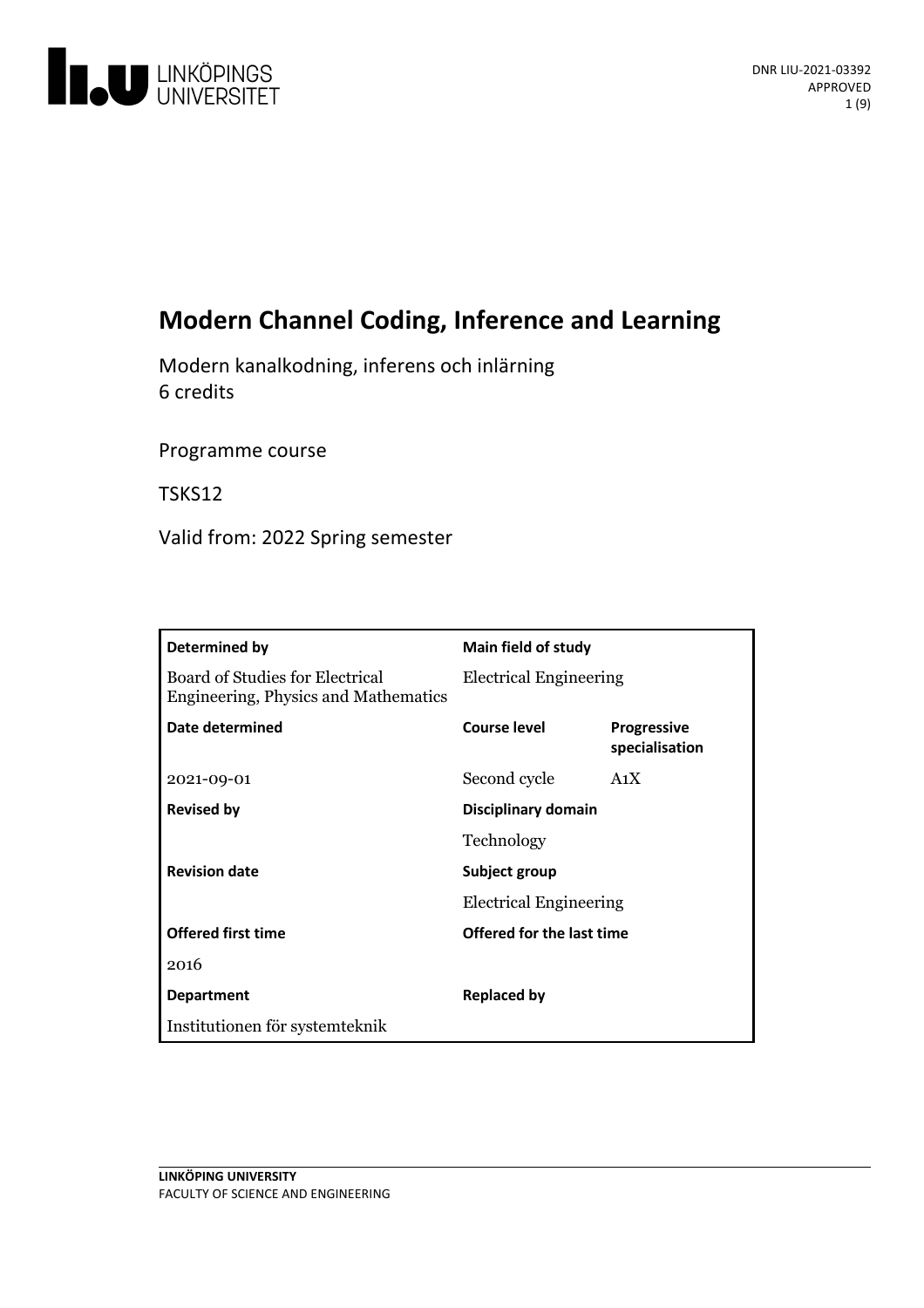# Course offered for

- Master of Science in Computer Science and Engineering
- Master of Science in Industrial Engineering and Management
- Master of Science in Information Technology
- Master of Science in Computer Science and Software Engineering
- Master of Science in Applied Physics and Electrical Engineering
- Master of Science in Industrial Engineering and Management International
- Master of Science in Applied Physics and Electrical Engineering International
- Master's Programme in Communication Systems
- Master's Programme in Computer Science
- Master's Programme in Mathematics

## Prerequisites

Linear algebra, Probability, Statistics and basic programming skills. Knowledge in algorithms, data structures and communication systems is desirable but not a requirement.

# Intended learning outcomes

After completed course the student should be able to:

- define correctly and explain about the following notions: Hamming distance, linear error-correcting code, LDPC code, "Turbo" code, optimal decoding, iterative decoding, decoding region, channel capacity, density evolution, Monte Carlo simulations, marginalization, neural network;
- passably implement decoding algorithms for modern channel codes as well as plot and analyze performance of those;
- fairly well handle necessary mathematical tools: random variables variables, Bayesian inference, Monte Carlo methods, neural networks;
- independently use advanced channel coding techniques in practical applications;
- implement K-means clustering algorithms for sets of data points;

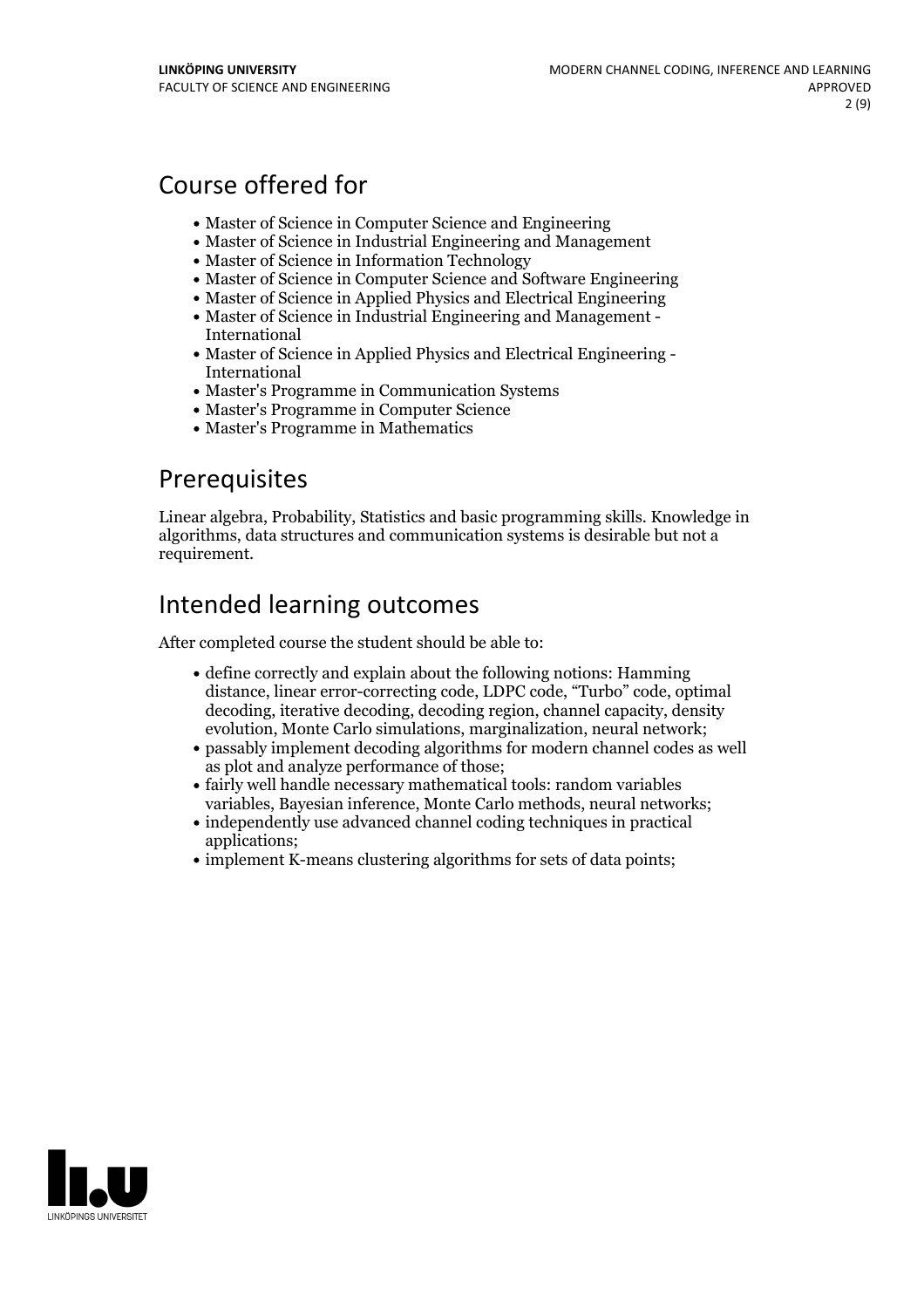## Course content

- Introduction to information theory and fundamental limits for communication over noisy channels;
- Modern error-correcting codes: LDPC codes and "Turbo" codes;
- Optimal decoding: ML- och MAP- decoding;
- Iterative decoding algorithms and analysis av their performance;
- Bayesian inference and examples of its applications;
- K-means clustering algorithms;
- Exact marginalization;
- Monte Carlo methods for simulation of physical systems;
- Introduction to neural networks: single neurons and examples;
- Capacity of a single neuron;

# Teaching and working methods

Teaching is organized in lectures, exercises and laboratory work. The laboratory work consists of programming tasks connected to the theory presented during the lectures. The programming can be carried out in R, C++, Python, Matlab or similar programming language.

## Examination

| TEN1             | Written examination | 4 credits | U, 3, 4, 5 |
|------------------|---------------------|-----------|------------|
| LAB <sub>1</sub> | Laboratory work     | 2 credits | U.G        |

## Grades

Four-grade scale, LiU, U, 3, 4, 5

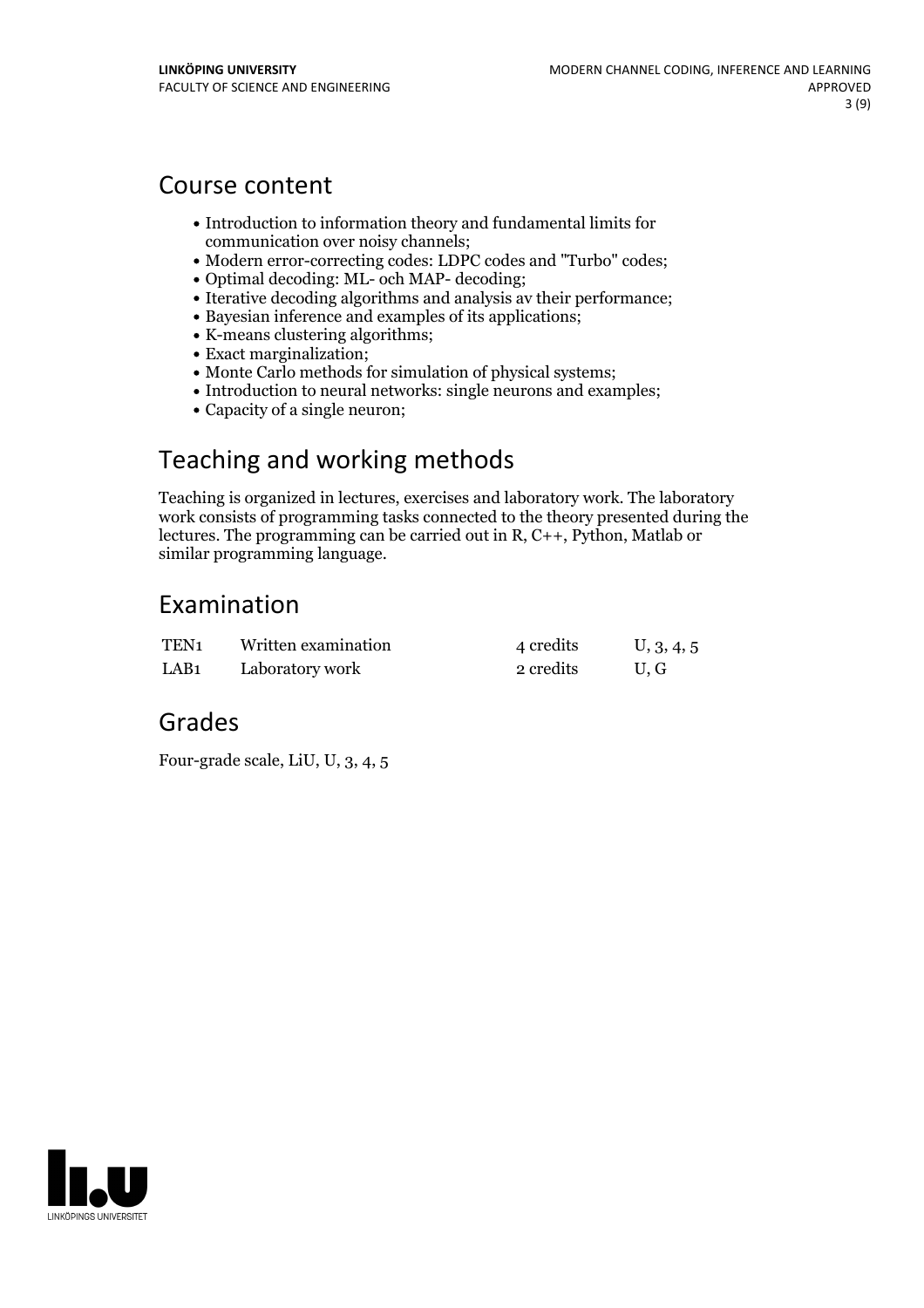# Other information

### **About teaching and examination language**

The teaching language is presented in the Overview tab for each course. The examination language relates to the teaching language as follows:

- If teaching language is "Swedish", the course as a whole could be given in Swedish, or partly in English. Examination language is Swedish, but parts
- of the examination can be in English. If teaching language is "English", the course as <sup>a</sup> whole is taught in English. Examination language is English. If teaching language is "Swedish/English", the course as <sup>a</sup> whole will be
- taught in English if students without prior knowledge of the Swedish language participate. Examination language is Swedish or English depending on teaching language.

#### **Other**

The course is conducted in a manner where both men's and women's experience and knowledge are made visible and developed.

The planning and implementation of a course should correspond to the course syllabus. The course evaluation should therefore be conducted with the course syllabus as a starting point.

If special circumstances prevail, the vice-chancellor may in a special decision specify the preconditions for temporary deviations from this course syllabus, and delegate the right to take such decisions.

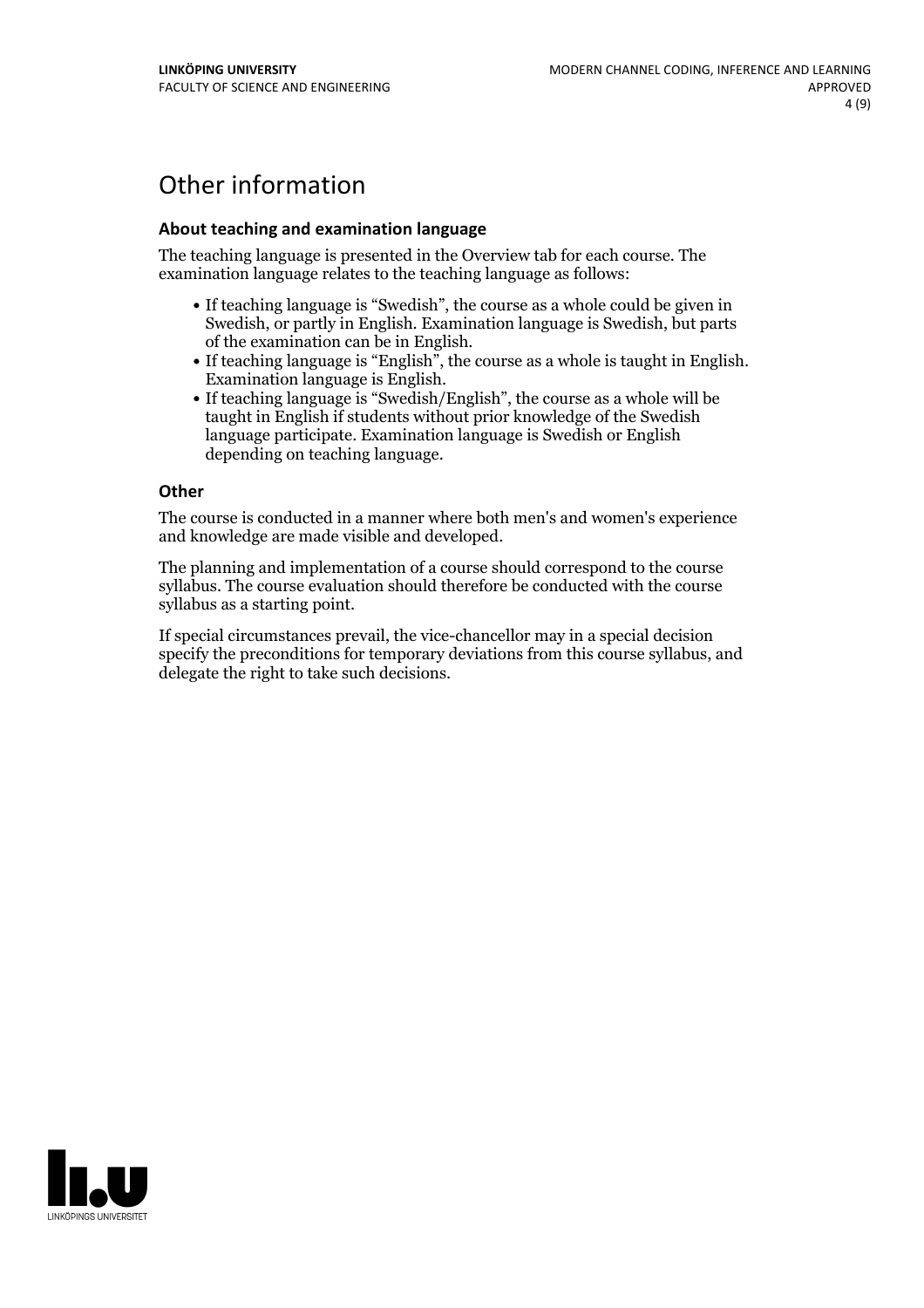# **Common rules**

## Course syllabus

A syllabus must be established for each course. The syllabus specifies the aim and contents of the course, and the prior knowledge that a student must have in order to be able to benefit from the course.

## Timetabling

Courses are timetabled after a decision has been made for this course concerning its assignment to a timetable module.

## Interruption in and deregistration from a course

The LiU decision, Guidelines concerning confirmation of participation in education (Dnr LiU-2020-02256), states that interruptions in study are to be recorded in Ladok. Thus, all students who do not participate in a course for which they have registered must record the interruption, such that the registration on the course can be removed. Deregistration from or interrupting a course is carried out using <sup>a</sup> web-based form: https://www.lith.liu.se/for- [studenter/kurskomplettering?l=en.](https://www.lith.liu.se/for-studenter/kurskomplettering?l=en)

## Cancelled courses and changes to the course syllabus

Courses with few participants (fewer than 10) may be cancelled or organised in a manner that differs from that stated in the course syllabus. The Dean is to deliberate and decide whether a course is to be cancelled or changed from the course syllabus.

## Guidelines relating to examinations and examiners

For details, see Guidelines for education and examination for first-cycle and second-cycle education at Linköping University, Dnr LiU-2020-04501 [\(http://styrdokument.liu.se/Regelsamling/VisaBeslut/917592\)](http://styrdokument.liu.se/Regelsamling/VisaBeslut/917592).

An examiner must be employed as a teacher at LiU according to the LiU Regulations for Appointments, Dnr LiU-2021-01204 [\(https://styrdokument.liu.se/Regelsamling/VisaBeslut/622784](https://styrdokument.liu.se/Regelsamling/VisaBeslut/622784)). For courses in second-cycle, the following teachers can be appointed as examiner: Professor (including Adjunct and Visiting Professor), Associate Professor (including Adjunct), Senior Lecturer (including Adjunct and Visiting Senior Lecturer), Research Fellow, or Postdoc. For courses in first-cycle, Assistant Lecturer (including Adjunct and Visiting Assistant Lecturer) can also be appointed as examiner in addition to those listed for second-cycle courses. In exceptional cases, a Part-time Lecturer can also be appointed as an examiner at both first- and second cycle, see Delegation of authority for the Board of Faculty of Science and Engineering.

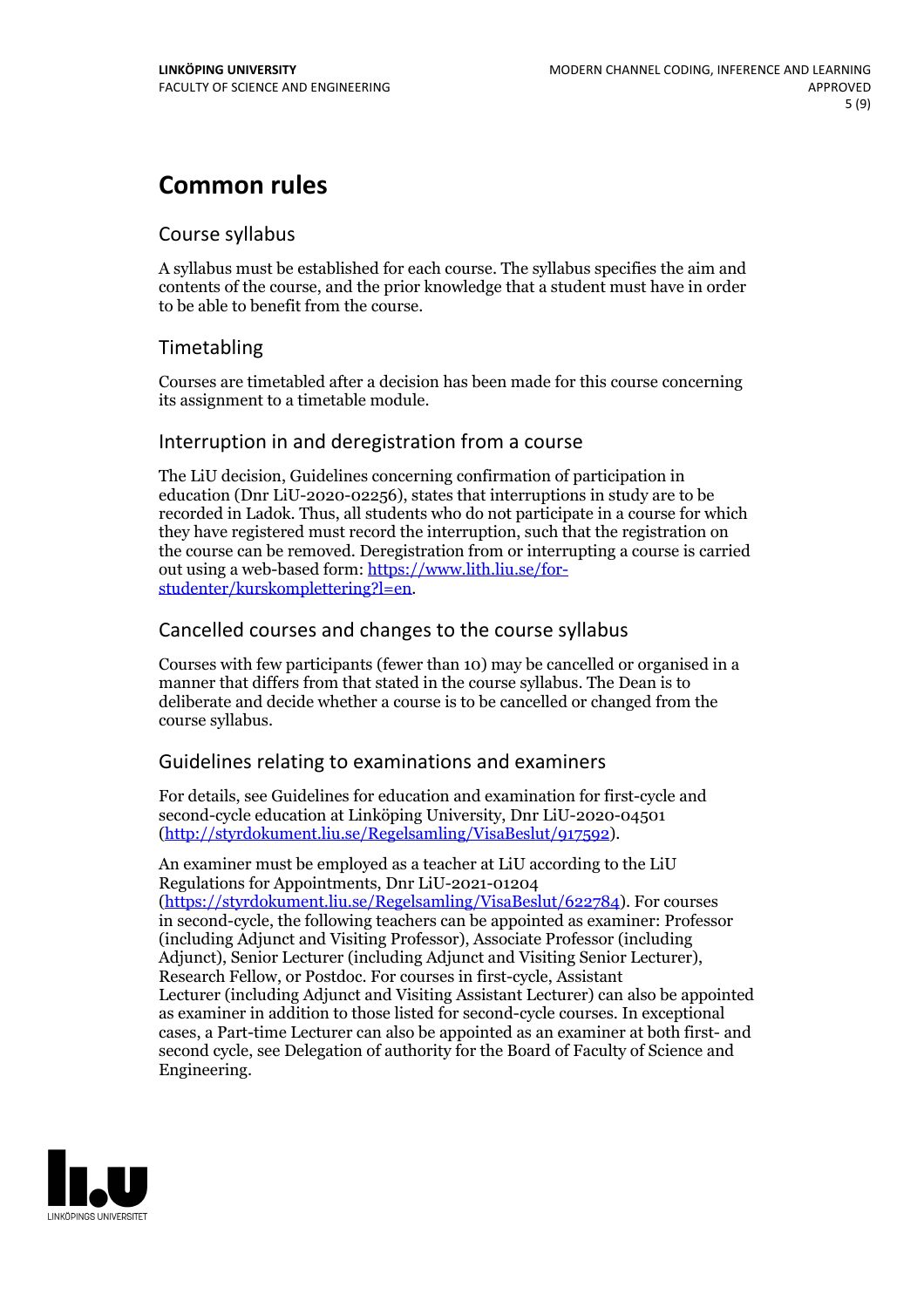## Forms of examination

### **Principles for examination**

Written and oral examinations and digital and computer-based examinations are held at least three times a year: once immediately after the end of the course, once in August, and once (usually) in one of the re-examination periods. Examinations held at other times are to follow a decision of the faculty programme board.

Principles for examination scheduling for courses that follow the study periods:

- courses given in VT1 are examined for the first time in March, with re-examination in June and August
- courses given in VT2 are examined for the first time in May, with re-examination in August and October
- courses given in HT1 are examined for the first time in October, with re-examination in January and August
- courses given in HT2 are examined for the first time in January, with re-examination in March and in August.

The examination schedule is based on the structure of timetable modules, but there may be deviations from this, mainly in the case of courses that are studied and examined for several programmes and in lower grades (i.e. 1 and 2).

Examinations for courses that the faculty programme board has decided are to be held in alternate years are held three times during the school year in which the course is given according to the principles stated above.

Examinations for courses that are cancelled orrescheduled such that they are not given in one or several years are held three times during the year that immediately follows the course, with examination scheduling that corresponds to the scheduling that was in force before the course was cancelled or rescheduled.

When a course, or a written examination (TEN, DIT, DAT), is given for the last time, the regular examination and two re-examinations will be offered. Thereafter, examinations are phased out by offering three examinations during the following academic year at the same times as the examinations in any substitute course. If there is no substitute course, three examinations will be offered during re- examination periods during the following academic year. Other examination times are decided by the faculty programme board. In all cases above, the examination is also offered one more time during the academic year after the following, unless the faculty programme board decides otherwise. In total, 6 re-examinations are offered, of which 2 are regular re-examinations. In the examination registration system, the examinations given for the penultimate time and the last time are denoted.

If a course is given during several periods of the year (for programmes, or on different occasions for different programmes) the faculty programme board or boards determine together the scheduling and frequency of re-examination occasions.

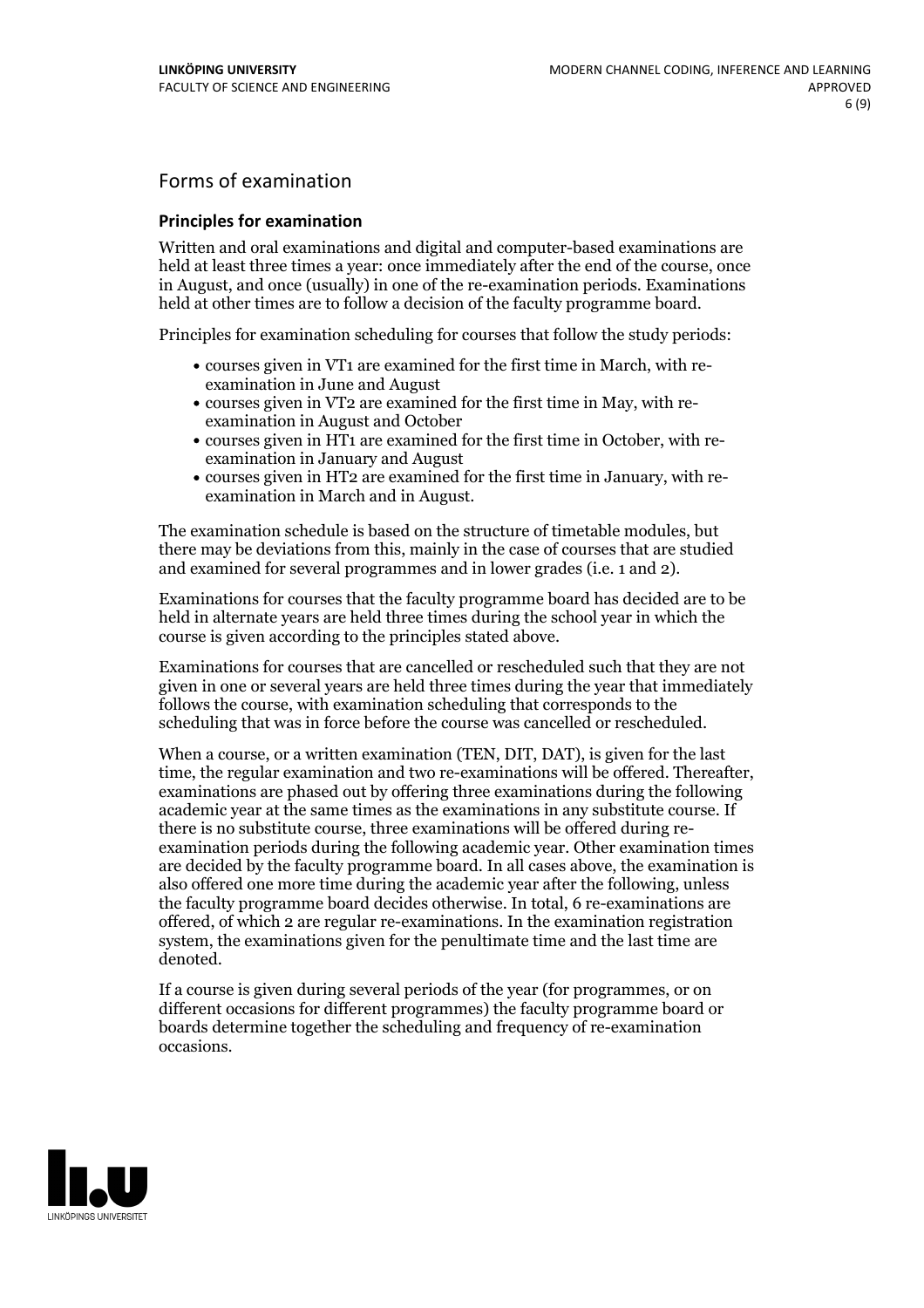### **Retakes of other forms of examination**

Regulations concerning retakes of other forms of examination than written examinations and digital and computer-based examinations are given in the LiU guidelines for examinations and examiners, [http://styrdokument.liu.se/Regelsamling/VisaBeslut/917592.](http://styrdokument.liu.se/Regelsamling/VisaBeslut/917592)

#### **Course closure**

For Decision on Routines for Administration of the Discontinuation of Educational Programs, Freestanding Courses and Courses in Programs, see DNR LiU-2021-04782. After a decision on closure and after the end of the discontinuation period, the students are referred to a replacement course (or similar) according to information in the course syllabus or programme syllabus. If a student has passed some part/parts of a closed program course but not all, and there is an at least partially replacing course, an assessment of crediting can be made. Any crediting of course components is made by the examiner.

### **Registration for examination**

In order to take an written, digital or computer-based examination, registration in advance is mandatory, see decision in the university's rule book [https://styrdokument.liu.se/Regelsamling/VisaBeslut/622682.](https://styrdokument.liu.se/Regelsamling/VisaBeslut/622682) An unregistered student can thus not be offered a place. The registration is done at the Student Portal or in the LiU-app during the registration period. The registration period opens 30 days before the date of the examination and closes 10 days before the date of the examination. Candidates are informed of the location of the examination by email, four days in advance.

### **Code of conduct for students during examinations**

Details are given in a decision in the university's rule book: <http://styrdokument.liu.se/Regelsamling/VisaBeslut/622682>.

#### **Retakes for higher grade**

Students at the Institute of Technology at LiU have the right to retake written examinations and digital and computer-based examinations in an attempt to achieve a higher grade. This is valid for all examination components with code "TEN", "DIT" and "DAT". The same right may not be exercised for other examination components, unless otherwise specified in the course syllabus.

A retake is not possible on courses that are included in an issued degree diploma.

#### **Grades**

The grades that are preferably to be used are Fail (U), Pass (3), Pass not without distinction  $(4)$  and Pass with distinction  $(5)$ .

- Grades U, 3, 4, 5 are to be awarded for courses that have written or digital examinations.<br>• Grades Fail (U) and Pass (G) may be awarded for courses with a large
- degree of practical components such as laboratory work, project work and

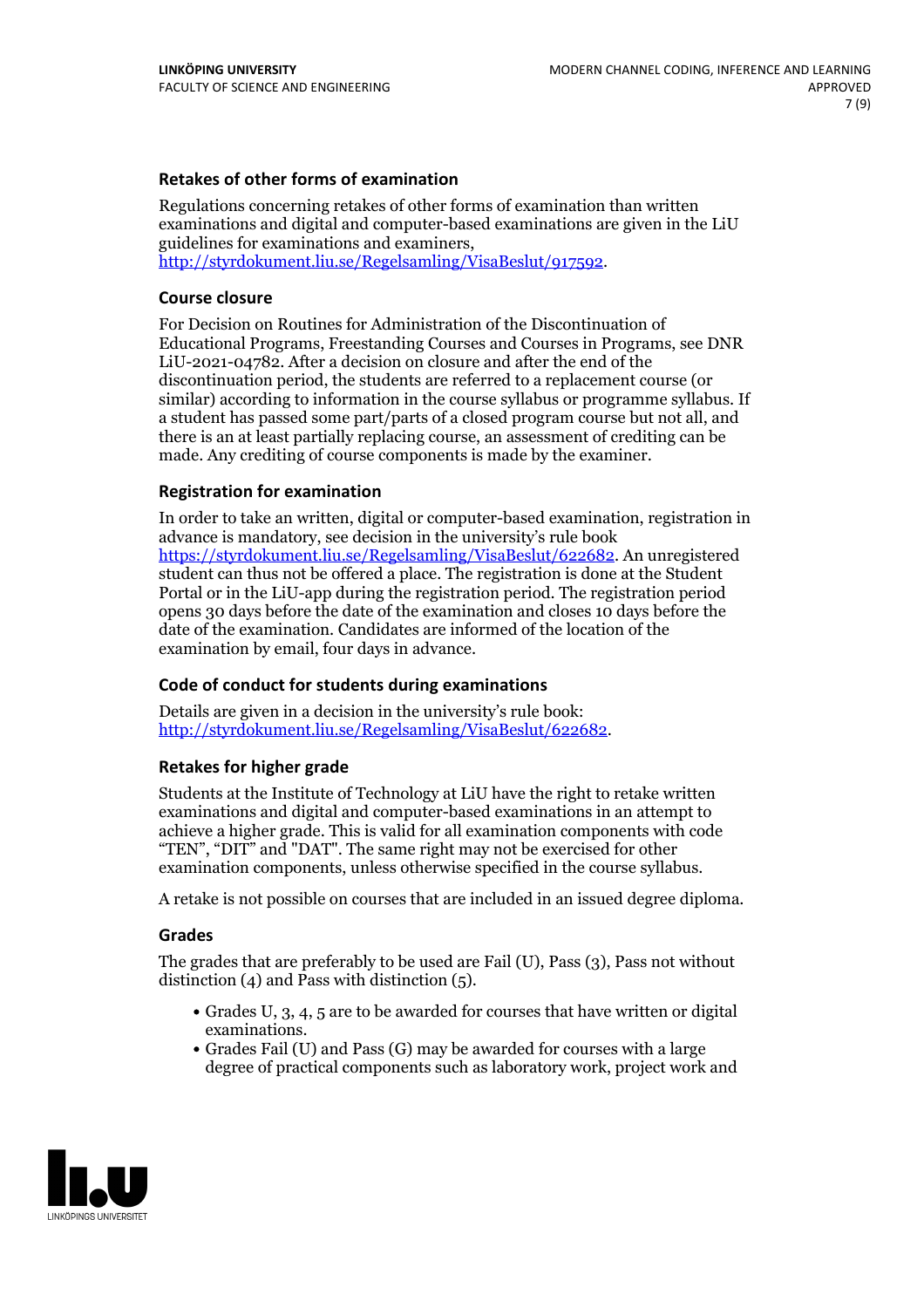group work.<br>• Grades Fail (U) and Pass (G) are to be used for degree projects and other independent work.

#### **Examination components**

The following examination components and associated module codes are used at the Faculty of Science and Engineering:

- Grades U, 3, 4, 5 are to be awarded for written examinations (TEN) and
- digital examinations (DIT).<br>• Examination components for which the grades Fail (U) and Pass (G) may be awarded are laboratory work (LAB), project work (PRA), preparatory written examination (KTR), digital preparatory written examination (DIK), oral examination (MUN), computer-based examination (DAT), home
- assignment (HEM), and assignment (UPG).<br>• Students receive grades either Fail (U) or Pass (G) for other examination components in which the examination criteria are satisfied principally through active attendance such as tutorial group (BAS) or examination item
- (MOM).<br>• Grades Fail (U) and Pass (G) are to be used for the examination components Opposition (OPPO) and Attendance at thesis presentation (AUSK) (i.e. part of the degree project).

In general, the following applies:

- 
- Mandatory course components must be scored and given <sup>a</sup> module code. Examination components that are not scored, cannot be mandatory. Hence, it is voluntary to participate in these examinations, and the voluntariness must be clearly stated. Additionally, if there are any associated conditions to
- the examination component, these must be clearly stated as well. For courses with more than one examination component with grades U,3,4,5, it shall be clearly stated how the final grade is weighted.

For mandatory components, the following applies (in accordance with the LiU Guidelines for education and examination for first-cycle and second-cycle

[http://styrdokument.liu.se/Regelsamling/VisaBeslut/917592\)](http://styrdokument.liu.se/Regelsamling/VisaBeslut/917592):

If special circumstances prevail, and if it is possible with consideration of the nature of the compulsory component, the examiner may decide to replace the compulsory component with another equivalent component.

For possibilities to alternative forms of examinations, the following applies (in accordance with the LiU Guidelines for education and examination for first-cycle [http://styrdokument.liu.se/Regelsamling/VisaBeslut/917592\)](http://styrdokument.liu.se/Regelsamling/VisaBeslut/917592):

If the LiU coordinator for students with disabilities has granted a student the right to an adapted examination for a written examination in an examination hall, the student has the right to it.